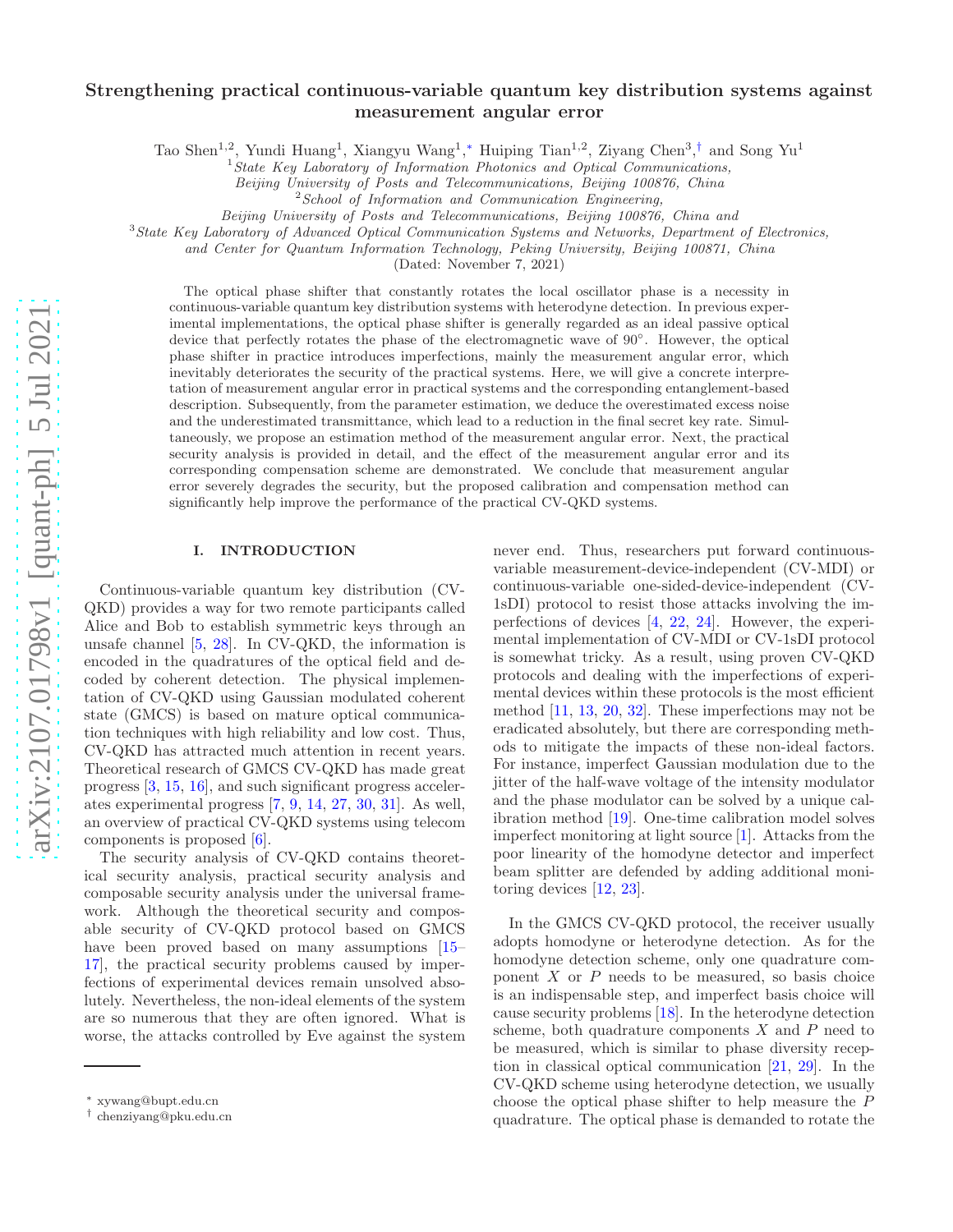phase by 90◦ constantly. Here we restricted ourselves to optical fibre systems for simplicity. That is to say, the optical phase shifter in this paper is an optical fibre phase shifter, short for phase shifter. However, under the action of external force, the fibre is stretched or compressed within the elastic deformation range, and parameters such as the fibre change's geometrical size and refractive index change, thus causing the phase change of the transmitted signal in the fibre. Therefore, the phase shifter is somewhat susceptible to environmental changes and can hardly shift the phase by 90◦ exactly, resulting in a deviation of the true value from 90◦ , which is defined as the measurement angular error in this paper.

We start with expressions of the canonical quadratures of the received state and give the corresponding theoretical model of CV-QKD using heterodyne detection. The security analysis and simulation show that the secret key rates would be decreased in the presence of measurement angular error. Furthermore, we propose a method that can calibrate the measurement angular error. Thus it can close the potential security loopholes.

The paper is organized as follows. In Sec. [II,](#page-1-0) we provide a practical implementation analysis and entanglement-based (EB) description of measurement angular error, and then a compensation method is provided. In Sec. [III,](#page-3-0) we discuss the practical security of measurement angular error through two aspects; one is the estimation of quantum channel parameters, the rest is the detailed calculation of secret key rates. Then in Sec. [IV,](#page-4-0) numerical simulation results and analysis are provided. In Sec. [V,](#page-5-0) we give a conclusion and discuss the importance of compensation on measurement angular error.

### <span id="page-1-0"></span>II. MEASUREMENT ANGULAR ERROR IN PRACTICAL CV-QKD

### <span id="page-1-3"></span>A. Practical implementation analysis of measurement angular error

In the GMCS CV-QKD protocol, Alice randomly generates two groups of Gaussian random numbers which corresponds to  $X$  and  $P$  quadratures. They have the same modulation variance  $V_A$  in shot-noise units (SNUs). Gaussian modulation consists of intensity modulation and phase modulation. Intensity obeys a Rayleigh distribution, while phase obeys a uniform distribution.

<span id="page-1-2"></span>
$$
X = A_{sig} \cos \phi_{sig},
$$
  
\n
$$
P = A_{sig} \sin \phi_{sig},
$$
\n(1)

where  $A_{sig}$  and  $\phi_{sig}$  are the modulation information loaded on the intensity modulator and the phase modulator respectively.

The practical implementation scheme of GMCS protocol with heterodyne detection can be seen in Fig. [1.](#page-1-1) To prepare the quantum state, Alice generates continuous



<span id="page-1-1"></span>FIG. 1. Schematics layout of the heterodyne detection GMCS protocol. AM: amplitude modulator; PM: phase modulator; BS: beam splitter; PBS: polarization beam splitter; VA: variable attenuator; DPC: dynamic polarization controller; PS: phase shifter.

light using a laser source. The first AM is just for pulse generation, and then the pulse is divided into two splits with a beam splitter (BS); one travels through the signal path, the other travels through the local oscillator (LO) path. After Gaussian modulation and proper attenuation, the quantum signal is polarized multiplexed with the LO using a polarization beam splitter (PBS). The prepared signal are then transmitted to Bob through a noisy quantum channel. At the receiver side, the signal is demultiplexed with a PBS and a dynamic polarization controller (DPC). The heterodyne detection scheme comprises the optical phase shifter and two balanced homodyne detectors (BHDs); one measures  $X$  quadrature while the other measures  $P$  quadrature. In the CV-QKD scheme using heterodyne detection , the optical phase shifter needs to be set to 90<sup>°</sup> to measure the quadrature component  $P$ . But the actual shifting phase is  $\varphi_{PS} = \frac{\pi}{2} - \theta$  ( $\theta$  is a small deviation value) due to the non-ideal external factors. Other irrelevant devices and operations are assumed to be ideal for simplicity. The electric field expression of signal and LO before detection can be expressed by [\[2\]](#page-6-15)

$$
E_{sig1} = E_{sig2} = A_{sig} \cos (2\pi f_s t + \phi_{sig} + \varphi_0 + \varphi_{channel\_sig}),
$$
  
\n
$$
E_{LO_1} = A_{LO} \cos (2\pi f_L t + \varphi_0 + \varphi_{channel\_LO}),
$$
\n
$$
E_{LO_2} = A_{LO} \cos (2\pi f_L t + \varphi_0 + \varphi_{channel\_LO} + \varphi_{PS}),
$$
\n
$$
(2)
$$

where E represents the electric field intensity,  $f_s$  and  $f_L$ are the center frequency of the quantum signal and the LO,  $\varphi_0$  is the initial phase of the laser and  $\varphi_{channel}$  represents the phase during quantum channel. Thus, the generated photocurrents of the first and second homodyne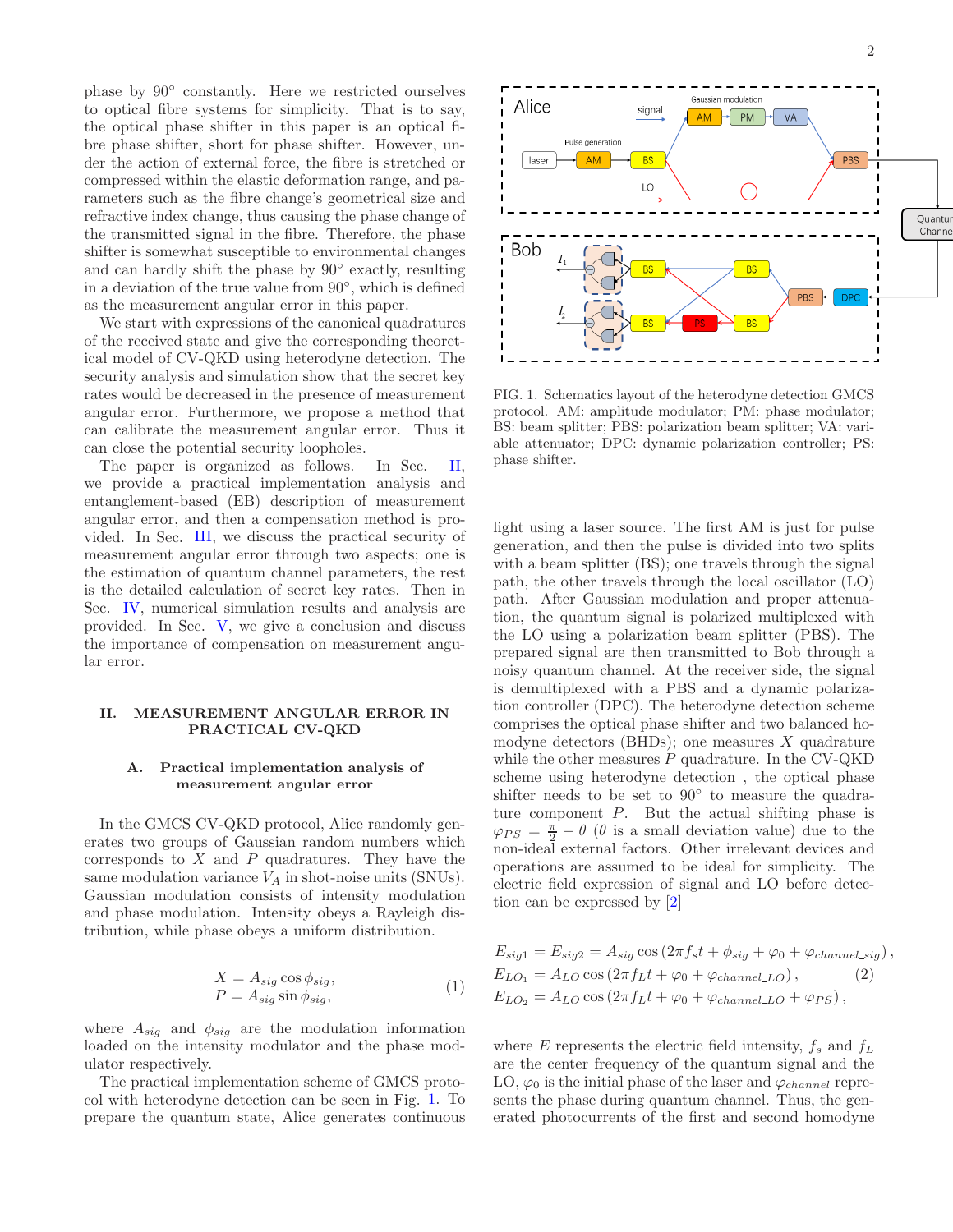detectors can be expressed as  $I_1$  and  $I_2$  [\[25\]](#page-7-12), respectively

$$
I_{1} = R_{1}\eta_{1} \left( |E_{sig1} + E_{LO_{1}}|^{2} - |E_{sig1} - E_{LO_{1}}|^{2} \right)
$$
  
=  $R_{1}\eta_{1}A_{sig}A_{LO}\cos(2\pi\Delta ft + \phi_{sig} + \Delta\varphi_{channel}),$   

$$
I_{2} = R_{2}\eta_{2} \left( |E_{sig2} + E_{LO_{2}}|^{2} - |E_{sig2} - E_{LO_{2}}|^{2} \right)
$$
  
=  $R_{2}\eta_{2}A_{sig}A_{LO}\cos(2\pi\Delta ft + \phi_{sig} + \Delta\varphi_{channel} + \varphi_{PS}),$ 

where  $R_i$  and  $\eta_i$  denote the responsiveness and quantum efficiency of two balanced homodyne detectors  $(i = 1, 2)$ . Because the quantum signal and the LO are from the same laser and their optical path is almost the same, so we consider  $\Delta f = 0$ . Meantime, we assume the shifting phase in a quantum channel of the quantum signal is the same as that of the LO, so  $\Delta\varphi_{channel} = \varphi_{channel\_sig}$  –  $\varphi_{channel\_LO} = 0$ . By taking Eq. [\(1\)](#page-1-2) into Eq. [\(3\)](#page-2-0), the photocurrents can be further be written as

$$
I_1 = R_1 \eta_1 A_{LO} X_1,
$$
  
\n
$$
I_2 = R_2 \eta_2 A_{LO} (\sin \theta \cdot X_2 - \cos \theta \cdot P_2),
$$
\n(4)

where  $X_i$  and  $P_i$  are measurement results on the upper branch  $(i = 1)$  or lower branch  $(i = 2)$ . Since the phase shifter can only change the phase and does not influence the intensity of the SNUs, so the coefficient  $R_i \eta_i A_{LO}$  of  $I_1$  and  $I_2$  would be normalized by SNUs directly. Thus, the normalized measurement results  $I'_1$  and  $I'_2$  can be expressed as

<span id="page-2-3"></span>
$$
I_1' = X_1,
$$
  
\n
$$
I_2' = \sin \theta \cdot X_2 - \cos \theta \cdot P_2.
$$
\n(5)

In doing so, the influence of the imperfect phase shifter on the final heterodyne detection can be seen more intuitively in the form of photocurrent.

### <span id="page-2-5"></span>B. Entanglement-Based description of measurement angular error

In this subsection, we mainly discuss the EB description of the measurement angular error in the CV-QKD scheme using heterodyne detection. In Sec. [II A,](#page-1-3) we have shown that the phase of LO is rotated by  $\varphi_{PS} = \frac{\pi}{2} - \theta$ in practical heterodyne detection scheme caused by imperfect phase shifter. In the new model, it can be interpreted that the phase of LO is rotated 90◦ ideally while the quantum signal following a phase shifts  $\theta$ , as shown in Fig.  $2(a)$  $2(a)$ . Equivalently, this means we can first rotate the state to be measured by  $\theta$  and then perform the ideal measurement to obtain the  $P$  quadrature in phase space, as illustrated in Fig.  $2(b)$  $2(b)$ . The quadrature transformation of the phase shift operator is given in term of the symplectic matrix  $S_{PS}$ , which reads

$$
S_{PS} = \begin{pmatrix} \cos \theta & \sin \theta \\ -\sin \theta & \cos \theta \end{pmatrix}.
$$
 (6)

<span id="page-2-0"></span>

<span id="page-2-1"></span>FIG. 2. Model of real heterodyne detector with measurement angular error in CV-QKD. PS: phase shift. (a) Model of nonideal P quadrature measurement. (b) Non-ideal measurement in phase space.

Now we present the complete EB model of measurement angular error in the CV-QKD scheme using heterodyne detection. The coherent state preparation by Alice is modelled by a heterodyne measurement of one half of a two-mode squeezed vacuum (EPR) state of variance V . The other half of the EPR state is sent to Bob through the quantum channel controlled by Eve. At the receiver, Bob performs the heterodyne detection on the mode B and uses a  $50:50$  BS to split mode  $B$  into two different modes, namely,  $B_1$  and  $B_2$ , and each of them is measured using homodyne detection. Among them, a phase shift operation is performed while measuring P quadrature, as shown in Fig. [3.](#page-2-2) The heterodyne detection results can be expressed as

<span id="page-2-6"></span><span id="page-2-4"></span>
$$
x_{B_1} = \frac{1}{\sqrt{2}} x_B + \frac{1}{\sqrt{2}} x_v,
$$
\n(7)

$$
p_{B_3} = -\sin\theta \cdot x_{B_2} + \cos\theta \cdot p_{B_2},\tag{8}
$$

where  $x_{B_2} = -\frac{1}{\sqrt{2}}$  $\frac{1}{2}x_B + \frac{1}{\sqrt{2}}$  $\frac{1}{2}x_v, \; p_{B_2} \; = \; -\frac{1}{\sqrt{2}}$  $\frac{1}{2}p_B + \frac{1}{\sqrt{2}}$  $\frac{1}{2}p_v,$ which could be calculated from quadrature transformation  $S_{BS}$  in Sec. [III.](#page-3-0)

It can then be observed from Eq.  $(5)$  and Eq.  $(8)$  that the EB description above is equivalent to the practical implementation of measurement angular error in the CV-QKD scheme using heterodyne detection.



<span id="page-2-2"></span>FIG. 3. The EB description of measurement angular error in CV-QKD scheme using heterodyne detection.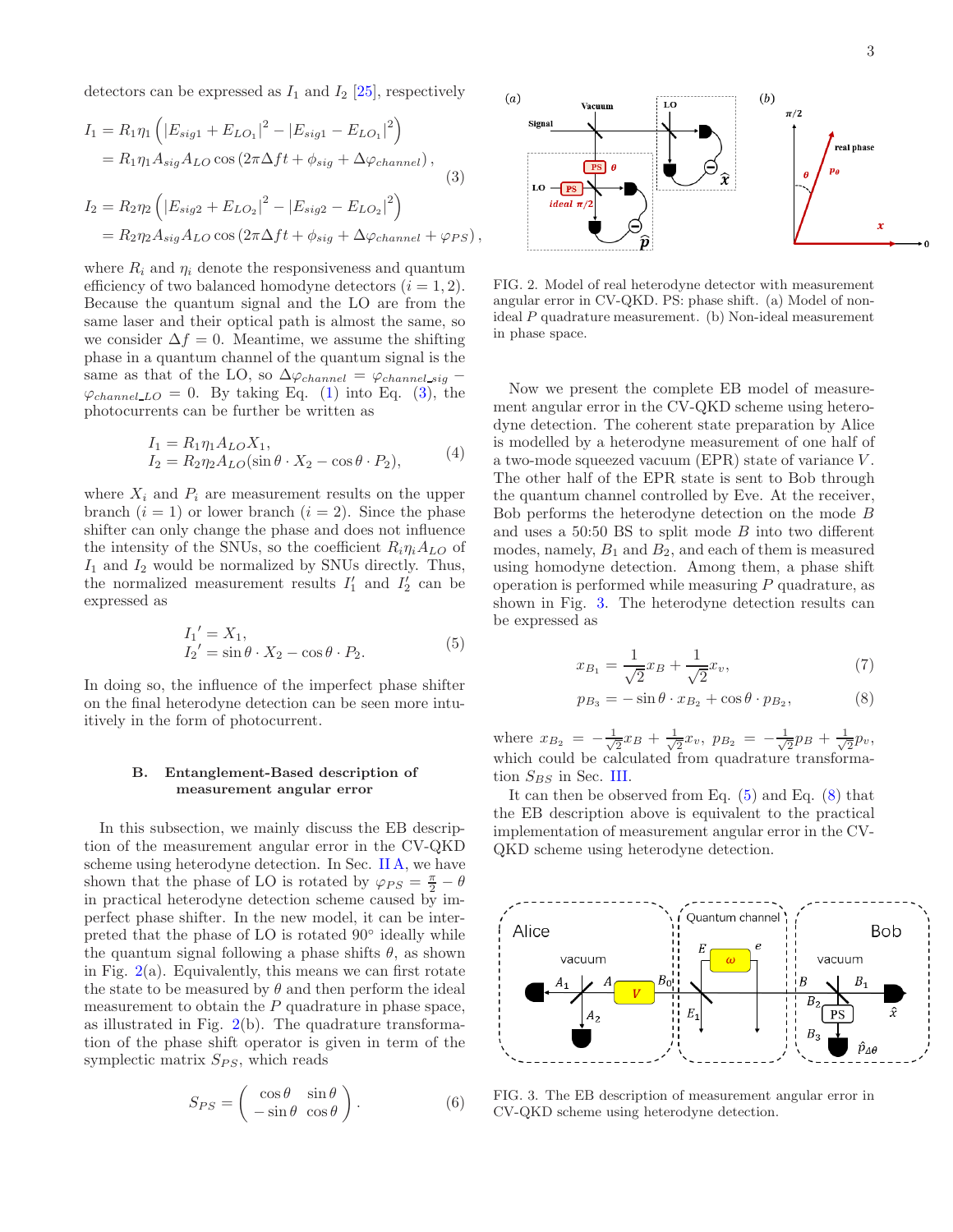#### C. Estimation of measurement angular error

In this subsection, we propose a method to estimate the measurement angular error in the GMCS CV-QKD scheme using heterodyne detection. From Sec. [II B,](#page-2-5) we have illustrated that the EB description is equivalent to the PM description in this scheme. Therefore, the results in the PM model can be substituted into the corresponding EB model. In the meanwhile, according to the EB model, there are relationships between the various modes, from which the derivation of the measurement angular error can be found. Hence, according to Eq. [\(7\)](#page-2-6) and Eq. [\(8\)](#page-2-4), we can acquire the concrete formulation about covariance and variance, which can be measured directly from the practical experiment

$$
\langle p_{B_3}, x_{B_1} \rangle = -\sin \theta \cdot \left(-\frac{V_B}{2} + \frac{1}{2}\right),\tag{9}
$$

$$
V_{B_1} = \frac{1}{2} (V_B + 1), \tag{10}
$$

where  $\langle p_{B_3}, x_{B_1} \rangle$  is the covariance between  $x_{B_1}$  and  $p_{B_3}$ , and  $V_{B_1}$  is the variance of  $x_{B_1}$ . The values above are all normalized by SNUs. Then, the mean value of the error angle can be simplified as

$$
\theta = \arcsin\left(\frac{\langle p_{B_3}, x_{B_1} \rangle}{V_{B_1} - 1}\right). \tag{11}
$$

In order to figure out  $p_{B_2}$ , the ideal measurement result of P quardrature, and the precise calibration of  $\theta$  is essential as well as  $x_{B_2}$ . Since the BS will introduce a vacuum state, there exists an uncertainty from the vacuum fluctuation. However, the deviation is not dominant in the measurement result; thus, it allows us to assume  $x_{B_1} \approx x_{B_2}$ , then  $p_{B_2}$  can be calculated, and the measurement angular error can be compensated through post-processing as in Eq. [\(8\)](#page-2-4).

## <span id="page-3-0"></span>III. PRACTICAL SECURITY ANALYSIS OF MEASUREMENT ANGULAR ERROR

Collective attack is regarded as an optimal attack among Gaussian-modulation coherent detection schemes [\[15,](#page-6-2) [16\]](#page-6-3). Hence, the analysis about practical security under collective attack is worthy of discussing. Thus, the security analysis against the collective attack of the CV-QKD protocol with heterdyne detection is provided.

In the system with imperfect phase shifter, the parameters required for security analysis are needed to be obtained through parameter estimation in the PM model. Therefore, we briefly describe the process of parameter estimation at first. For a general linear channel, the correlation of data between Alice and Bob is given by

$$
y = tx + z,\tag{12}
$$

where  $x$  is the Gaussian modulation quantum signal with the modulation variance  $V_A$ , y is the received quantum signal through a Gaussian channel and balanced homodyne detectors (BHDs) with total transmittance  $t$ .  $z$  contains excess noise from quantum channel and electrical noise from BHDs.

Thus, in ideal-measurement scenario, measurement results after the heterodyne detection can be written as

$$
\begin{cases}\nx_B = t_x x_A + z_x, \\
p_B = t_p p_A + z_p,\n\end{cases}
$$
\n(13)

 $\sqrt{\eta_1 T_x}$  where  $t_x = \sqrt{\eta_1 T_x}$ ,  $t_p = \sqrt{\eta_2 T_p}$ . The quantum channel parameters of transmittance T and excess noise  $\varepsilon$  are relevant to those values through following equations

$$
\langle x_A, x_B \rangle = \sqrt{\eta_1 T_x} \cdot V_A, \langle p_A, p_B \rangle = \sqrt{\eta_2 T_p} \cdot V_A, \quad (14)
$$

$$
\left\langle x_B^2 \right\rangle = \eta_1 T_x \cdot V_A + \eta_1 T_x \cdot \varepsilon_1 + 1 + v_{el1},\tag{15}
$$

$$
\langle p_B^2 \rangle = \eta_2 T_p \cdot V_A + \eta_2 T_p \cdot \varepsilon_2 + 1 + v_{el2}, \tag{16}
$$

where  $V_A = \langle x_A^2 \rangle = \langle p_A^2 \rangle$ ,  $\eta_i$  and  $v_{eli}$  are performance parameters of the the BHDs, we assume BHDs in our model are ideal, so the detection efficiency  $\eta_1 = \eta_2 =$ 1, electronic noise  $v_{el1} = v_{el2} = 0$ . Noted that all the parameters above have been normalized by SNUs. The secret key rate under collective attack is derived from the covariance matrix [\[28](#page-7-0)]

<span id="page-3-2"></span>
$$
\gamma_{AB_1B_3} = \begin{pmatrix} V_A & C_{AB_1} & C_{AB_3} \\ C_{AB_1}^T & V_{B_1} & C_{B_1B_3} \\ C_{AB_3}^T & C_{B_1B_3}^T & V_{B_3} \end{pmatrix} . \tag{17}
$$

V and C in this matrix represent the variance of and correlation of the mode. The transmittance  $T$  and excess noise  $\varepsilon$  in the covariance matrix can then be derived with the data of Alice and the heterodyne detection results of Bob

<span id="page-3-1"></span>
$$
\begin{cases}\nT_{x(p)} = \frac{\langle x(p)_A, x(p)_B \rangle^2}{\langle x(p)_A \rangle^2}, \\
\varepsilon_{x(p)} = \frac{\langle x(p)_B \rangle - 1}{T_{x(p)}} - \langle x(p)_A \rangle.\n\end{cases} (18)
$$

In the case of measurement angular error, one should replace  $p_B$  with  $p_B'$  in Eq. [\(8\)](#page-2-4),  $T_p$  and  $\varepsilon_p$  in Eq. [\(18\)](#page-3-1) should subsequently be rewritten as

$$
\begin{cases}\nT_p' = \cos^2 \theta \cdot T_p, \\
\varepsilon_p' = \frac{\varepsilon_p}{\cos^2 \theta} + \tan^2 \theta \cdot \langle x_A^2 \rangle.\n\end{cases} \tag{19}
$$

It is obvious that the estimated  $T_p' < T_p$  and  $\varepsilon_p' > \varepsilon_p$ if the measurement angular error is above zero. Thus, covariance matrix becomes

<span id="page-3-3"></span>
$$
\gamma_{AB_1B_3} = \begin{pmatrix} V_A & C_{AB_1} & C_{AB_3'} \\ C_{AB_1}^T & V_{B_1} & C_{B_1B_3'} \\ C_{AB_3}^T & C_{B_1B_3}^T & V_{B_3} \end{pmatrix} . \tag{20}
$$

By comparing the above two covariance matrices Eq. $(17)$  and Eq. $(20)$ , the different elements is  $C_{AB_3}, C_{B_1B_3}$  and  $V_{B_3}$  which contains transmittance  $T_p'$ and excess noise  $\varepsilon_p'$  which are the decisive parameters for the secret key rate of CV-QKD. The detailed calculation of secret key rate is shown in the Appendix [A.](#page-5-1)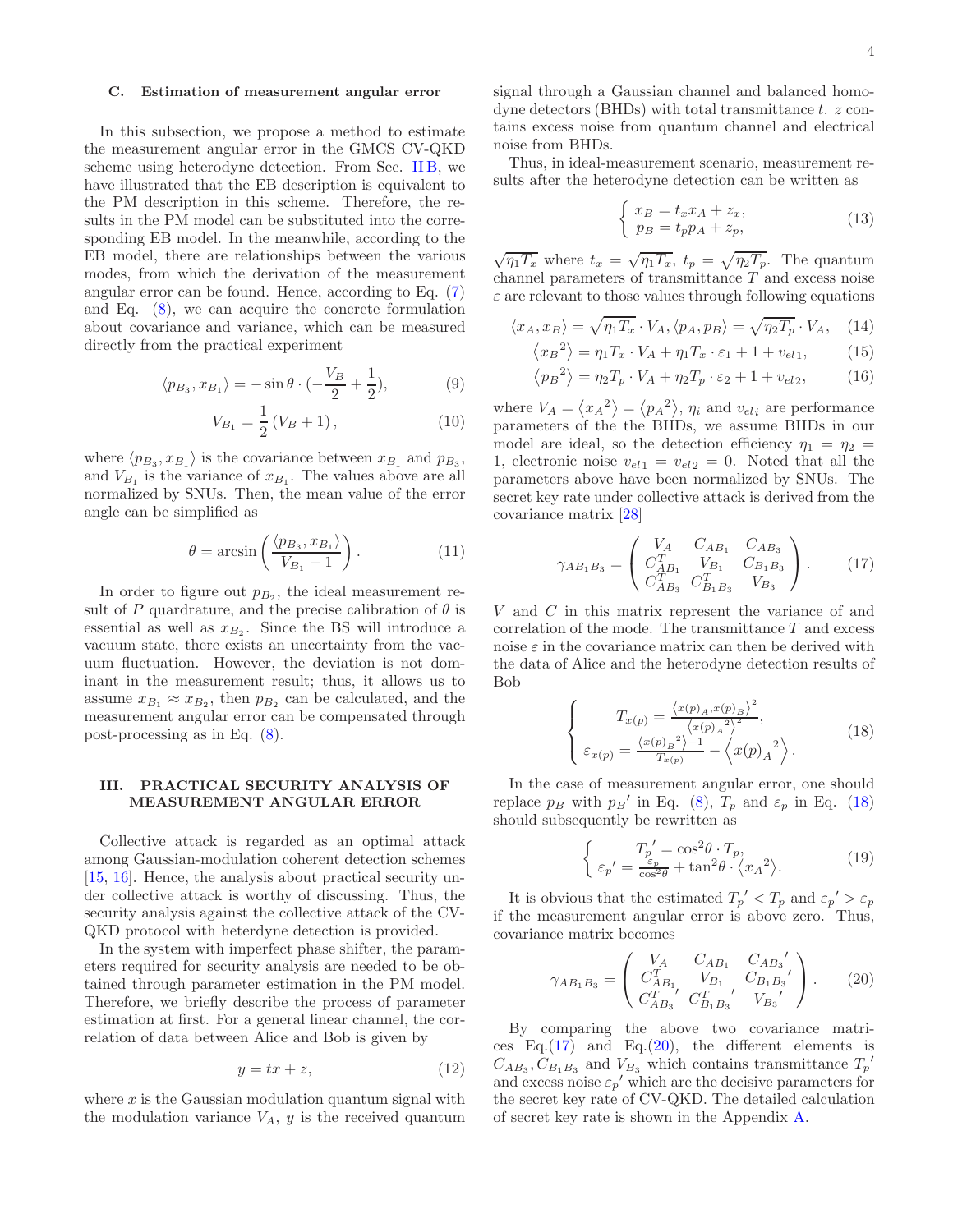### <span id="page-4-0"></span>IV. SIMULATION AND RESULTS

In this section, we illustrate the simulation results about the effects of measurement angular error given the security analysis in Sec. [III.](#page-3-0) First of all, what needs to be simulated is the influence of measurement angular error on the system, among which the most important one is its influence on the secret key rate. Thus, the secret key rate as a function of transmittance distance with different measurement angular errors is calculated, as depicted in Fig. [4.](#page-4-1) Three colors of lines, red, blue, and black correspond to different angles  $\theta = 0^{\circ}$  (after compensation),  $\theta = 5^{\circ}$  and  $\theta = 10^{\circ}$ , in this simulation, channel excess noise is set to be  $\varepsilon = 0.01$ , and the reconciliation efficiency  $\beta = 0.95$  [\[26](#page-7-13)]. From the Fig. [4,](#page-4-1) it can be seen that the secret key rate with measurement angular error is lower than that in the ideal scenario. Furthermore, the secret key rate decreases sharply with the increase of measurement angular error.

In Fig. [4,](#page-4-1) we simulate three curves with three measurement angular errors. Not satisfied with the only effect on the secret key rate, the maximum transmittance distance is also computed within a broader range of measurement angular errors. Thus, we compute the maximum transmittance distance as a function of measurement angular error, and the simulation results are displayed in Fig. [5.](#page-4-2) Different curves represent the results under the influence of different excess noise. For each curve, the maximum transmittance distance decreases significantly. We show the measurement angular error of 30◦ for a complete display of measurement angular errors. However, in practical implementations, we only need to consider measurement angular error as a real small value that is easily ignored. Although the angular error is relatively



<span id="page-4-1"></span>FIG. 4. The secret key rate versus the transmission distance with different measurement angular error. From left to right, the curves correspond to secret key rate for  $\theta = 0^{\circ}$ ,  $\theta = 5^{\circ}$ and  $\theta = 10^{\circ}$ . The other parameters of systems: modulation variance is  $V = 20$ , excess noise is  $\varepsilon = 0.01$ , reconciliation efficiency is  $\beta = 0.95$ .



<span id="page-4-2"></span>FIG. 5. The maximum transmittance distance versus measurement angular error. From left to right, the curves correspond to  $\varepsilon = 0.1$ ,  $\varepsilon = 0.05$  and  $\varepsilon = 0.01$ . The other parameters of systems: modulation variance is  $V = 20$ , reconciliation efficiency is  $\beta = 0.95$ .

small, the slope of the curve changes rapidly, indicating that even a tiny measurement angular error would cause a significant loss in transmittance distance in the practical experiment.

The existence of measurement angular error can also cause the changes of optimal modulation variance; thus, the curves of the secret key rate versus optimal modulation variance with measurement angular error  $\theta = 0^{\circ}$ ,  $\theta = 5^{\circ}$  and  $\theta = 10^{\circ}$  is simulated, and the simulation result is depicted in Figure [6.](#page-4-3) The main figure describes the modulation variance limited within 100, while the inset describes the modulation variance limited within



<span id="page-4-3"></span>FIG. 6. The optimal modulation variance for the systems with different measurement angular error. The red and black curves correspond to cases with different distances. Three types of lines, solid, dashed and dotted lines correspond to different measurement angular error.The other parameters of systems: modulation variance is  $V = 20$ , reconciliation efficiency is  $\beta = 0.95$ .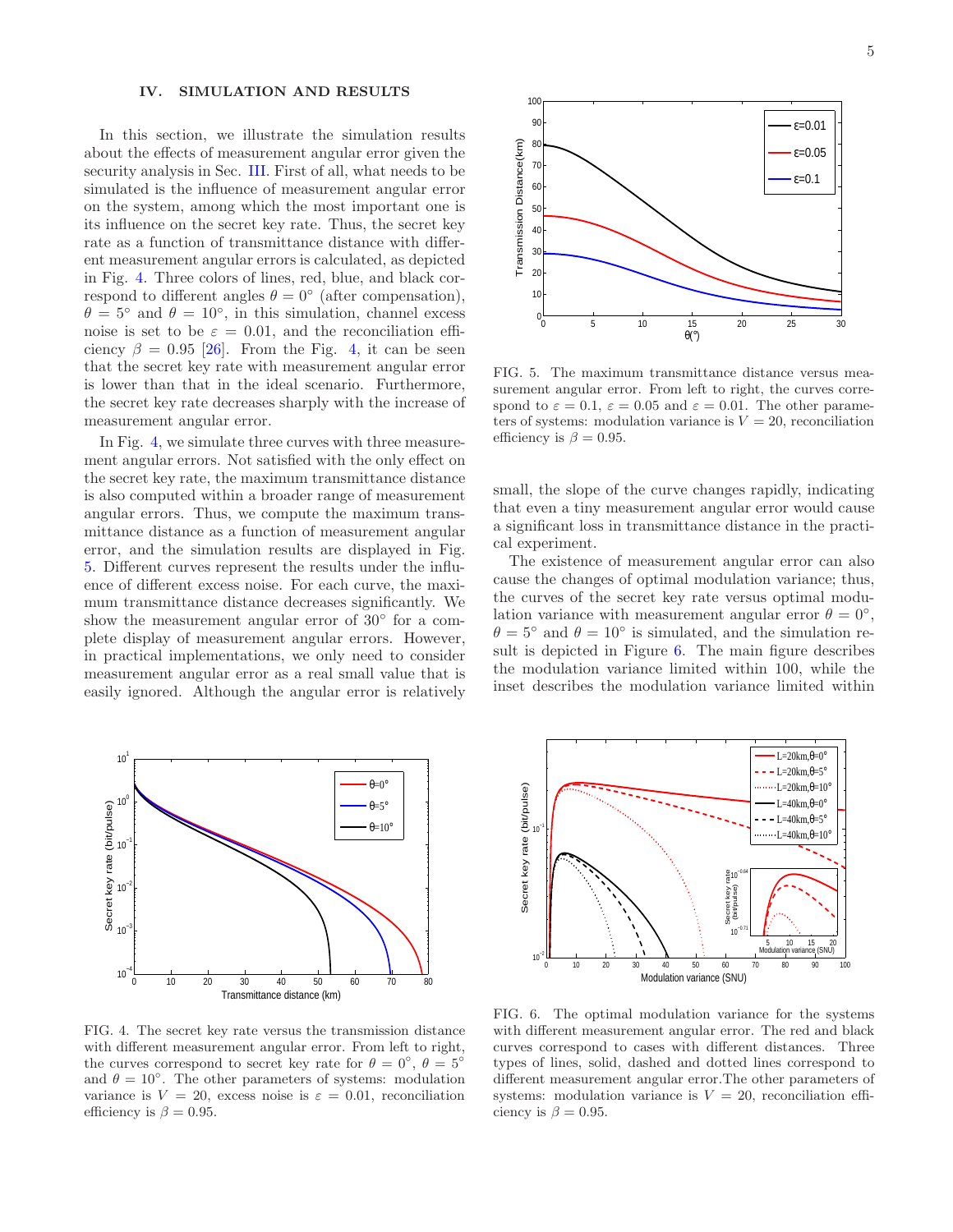20 to show the details clearly. It can be intuitively observed that optimal modulation variance decrease with the increase of measurement angular error in different distances.

To sum up, the existence of measurement angular error dramatically affects the performance of the practical CV-QKD system using heterodyne detection. The existence of measurement angular error will not only reduce the secret key rate of the system but also reduce the transmittance distance; what is worse, the existence of measurement angular error will change the optimal modulation variance of the system, and also reduce the performance of the system, which further reveals the importance of compensation of measurement angular error.

#### <span id="page-5-0"></span>V. CONCLUSION

This paper analyses the effect of measurement angular error caused by the imperfect phase shifter in CV-QKD using heterodyne detection. The imperfection of the phase shifter is recognized from the detection results of the practical experimental implementation, and the corresponding EB model is proposed based on the PM model. In order to avoid the potential attack caused by the imperfect phase shifter, we propose a method to estimate the measurement angular error, which can then be compensated through data processing. Practical security analysis shows channel parameters will be misestimated due to such an error, which further causes a drastic decrease in the achievable secret key rate. Numerous simulation is provided including the measurement angular error as well as the case after the compensation. Simulation results suggest that the performance of the practical systems can be significantly improved when properly dealing with the measurement angular error. It should be noted that our analysis can be directly extended to support other CV-QKD systems that rely on the heterodyne detection schemes, for instance, in LLO-CV-QKD [\[8,](#page-6-16) [10](#page-6-17)]. Undoubtedly, it is worth observing that our work is to strengthen practical security resulted from devices' imperfection.

#### ACKNOWLEDGMENTS

This work was supported by the Key Program of National Natural Science Foundation of China under Grant No. 61531003, National Natural Science Foundation of China under Grant No. 62001041, China Postdoctoral Science Foundation under Grant No. 2020TQ0016, and the Fund of State Key Laboratory of Information Photonics and Optical Communications.

### <span id="page-5-1"></span>Appendix A: Calculation of the secret key rate

The secret key rate is conducted under the collective attack for simplicity, we only show the secret key rate for reverse reconciliation [\[5\]](#page-6-0).

$$
K = \beta I_{AB} - \chi_{BE},\tag{A1}
$$

where  $\beta$  is the reconciliation efficiency,  $I_{AB}$  is the mutual information between Alice and Bob,  $\chi_{BE}$  is the maximum information available to Eve on Bob's key which is bounded by Holevo quantity. The covariance matrix of Alice and the mode that just comes out of the channel  $\gamma_{AB}$  is

$$
\gamma_{AB} = \begin{pmatrix} V \cdot I & \sqrt{T(V^2 - 1)} \cdot \sigma_z \\ \sqrt{T(V^2 - 1)} \cdot \sigma_z & (TV + (1 - T)\omega) \cdot I \end{pmatrix}
$$

$$
:= \begin{pmatrix} a \cdot I & c \cdot \sigma_z \\ c \cdot \sigma_z & b \cdot I \end{pmatrix}.
$$
(A2)

where  $I = diag(1, 1), \sigma_z = diag(1, -1),$  and Eve's variance  $\omega$  can be described by  $\omega = T \varepsilon/(1 - T) + 1$ . And we define  $a = V$ ,  $b = TV + (1 - T)\omega$ ,  $c = \sqrt{T(V^2 - 1)}$  for simplicity.

Then mode B is divided with mode  $B_1$  and  $B_2$  by BS. Such a transformation can be expressed as

$$
\gamma_{AB_1B_2} = Y_{BS} \cdot (\gamma_{AB} \oplus I) \cdot Y_{BS}^T,
$$
 (A3)

where the matrix  $Y_{BS}$  describes the BS transformation that acts on only the mode B. It is written as

$$
Y_{BS} = I \oplus S_{BS},\tag{A4}
$$

where  $S_{BS} =$  $\frac{1}{\sqrt{2}}$  $\frac{1}{2}I$   $\frac{1}{\sqrt{2}}$  $\bar{z}^I$  $-\frac{1}{\sqrt{2}}$  $\frac{1}{2}I$   $\frac{1}{\sqrt{2}}$  $\overline{2}^I$  $\setminus$ . In the same way, the co-

variance matrix  $\gamma_{AB_1B_3}$  after the phase shifter operation becomes

$$
\gamma_{AB_1B_3} = Y_{PS} \cdot \gamma_{AB_1B_2} \cdot Y_{PS}^T,
$$
 (A5)

where  $Y_{PS} = I_4 \oplus S_{PS}$ .

In heterodyne-detection scenario, both data X and P are used to extract keys, thus the mutual information between Alice and Bob should be  $I_{AB} = I_{AB}^x + I_{AB}^p$ , where

$$
\begin{cases}\nI_{AB}^{x} = \frac{1}{2} \log_2 \left[ \frac{V_A^x}{V_{A|B}^x} \right], \\
I_{AB}^{p} = \frac{1}{2} \log_2 \left[ \frac{V_A^p}{V_{A|B}^p} \right],\n\end{cases} \tag{A6}
$$

where  $V_A^{x(p)} = \frac{1}{2}(a+1)$ , and  $V_{A|B}^{x(p)}$  $\chi_{A|B}^{x(p)}$  can be calculated from

$$
V_{A|B}^{x(p)} = \langle A_{x(p)}^2 \rangle - \frac{\langle A_{x(p)} B_{x(p)} \rangle^2}{\langle B_{x(p)}^2 \rangle}.
$$
 (A7)

In the following part, we provide the calculation for  $XBE$ 

$$
\chi_{BE} = S(E) - S(E|B). \tag{A8}
$$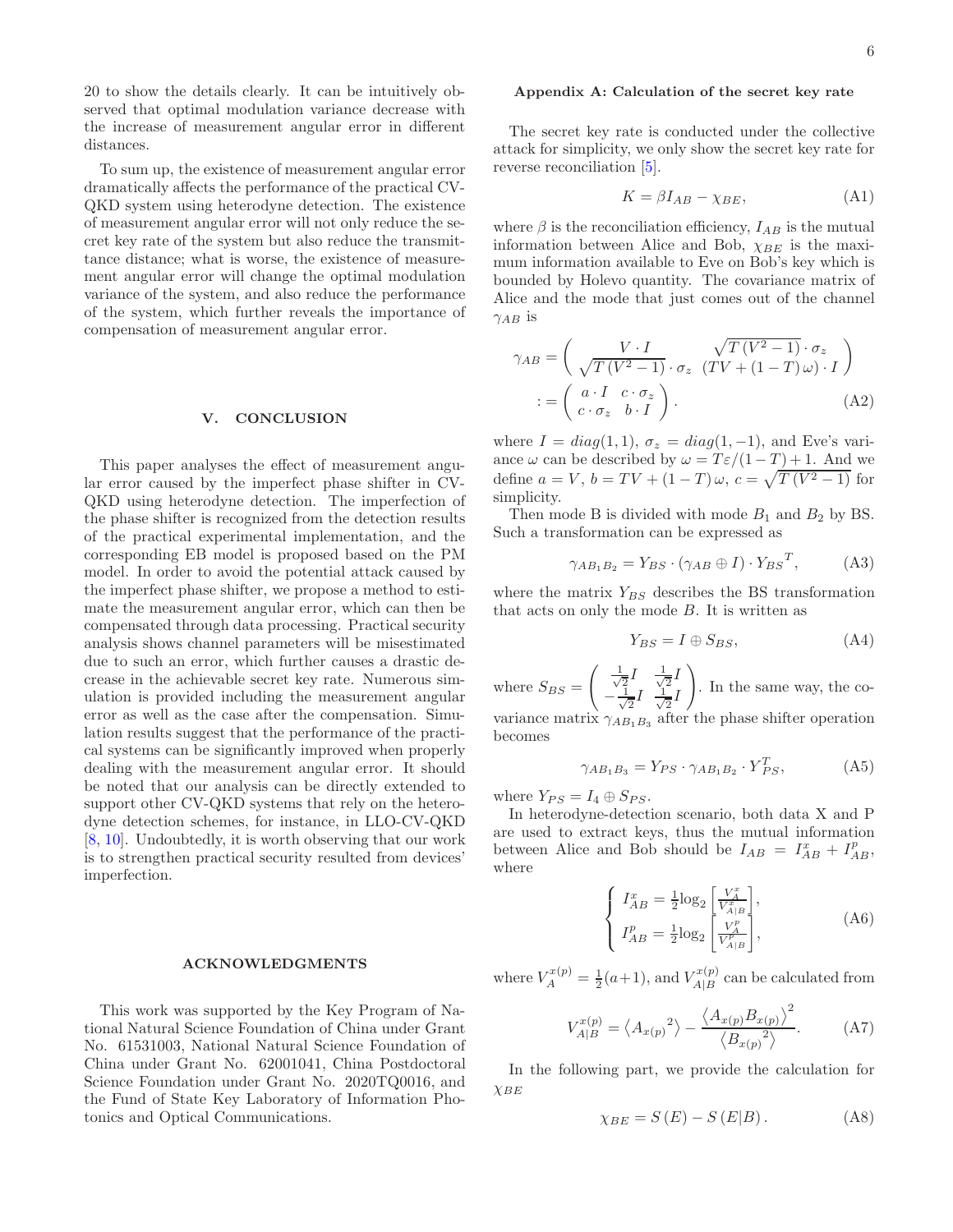Here we assume that Eve can purify the whole system, so we can get  $S(E) = S(AB)$ , which is exactly the same as the standard CV-QKD GG02 protocol [\[5](#page-6-0)]. The symplectic eigenvalues are given by

$$
\lambda_{1,2} = \sqrt{\frac{1}{2} \left( A \pm \sqrt{A^2 - 4B^2} \right)},
$$
 (A9)

where  $A = a^2 + b^2 - 2c^2$ ,  $B = ab - c^2$ .

We also assume that after Bob performs projective measurements on his modes, the remaining system AE is pure, so we get  $S(E|B_1B_3) = S(A|B_1B_3)$ .  $S(E|B_1B_3)$  is calculated in two steps by first performing P-measurement on mode  $B_3$  and then performing Xmeasurement on mode  $B_1$ . The conditional covariance matrix after measuring mode  $B_3$  is written as

<span id="page-6-18"></span>
$$
\gamma_{AB_1|B_3^p} = \gamma_{AB_1} - C_{AB_1B_3} (X_p \gamma_{B_3} X_p)^{MP} C_{AB_1B_3}^T,
$$
\n(A10)

- <span id="page-6-12"></span>[1] Binjie Chu, Yichen Zhang, Yundi Huang, Song Yu, Ziyang Chen, and Hong Guo. Practical source monitoring for continuous-variable quantum key distribution. Quantum Science and Technology, 6(2):025012, 2021.
- <span id="page-6-15"></span>[2] Roberto Corvaja. Phase-noise limitations in continuousvariable quantum key distribution with homodyne detection. *Physical Review A*,  $95(2):022315$ , 2017.<br>[3] Fabian Furrer. Reverse-reconciliation
- <span id="page-6-1"></span>Reverse-reconciliation continuousvariable quantum key distribution based on the uncertainty principle. Physical Review A, 90(4):042325, 2014.
- <span id="page-6-9"></span>[4] Tobias Gehring, Vitus Händchen, Jörg Duhme, Fabian Furrer, Torsten Franz, Christoph Pacher, Reinhard F Werner, and Roman Schnabel. Implementation of continuous-variable quantum key distribution with composable and one-sided-device-independent security against coherent attacks. Nature communications, 6(1):1–7, 2015.
- <span id="page-6-0"></span>[5] Frédéric Grosshans, Gilles Van Assche, Jérôme Wenger, Rosa Brouri, Nicolas J Cerf, and Philippe Grangier. Quantum key distribution using gaussian-modulated coherent states. Nature, 421(6920):238–241, 2003.
- <span id="page-6-7"></span>[6] Hong Guo, Zhengyu Li, Song Yu, and Yichen Zhang. Toward practical quantum key distribution using telecom components. Fundamental Research, 1(1):96–98, 2021.
- <span id="page-6-4"></span>[7] Duan Huang, Peng Huang, Huasheng Li, Tao Wang, Yingming Zhou, and Guihua Zeng. Field demonstration of a continuous-variable quantum key distribution network. Optics letters, 41(15):3511–3514, 2016.
- <span id="page-6-16"></span>[8] Duan Huang, Peng Huang, Dakai Lin, Chao Wang, and Guihua Zeng. High-speed continuous-variable quantum key distribution without sending a local oscillator. Optics letters, 40(16):3695–3698, 2015.
- <span id="page-6-5"></span>[9] Duan Huang, Peng Huang, Dakai Lin, and Guihua Zeng. Long-distance continuous-variable quantum key distribution by controlling excess noise. Scientific reports,  $6(1)$ :1– 9, 2016.
- <span id="page-6-17"></span>[10] Duan Huang, Dakai Lin, Chao Wang, Weiqi Liu,

where  $C_{AB_1B_3}$  and  $\gamma_{AB_1}$  are the submatrices of the covariance matrix  $\gamma_{AB_1B_3}$ ,  $X_p = diag(0, 1)$ , MP denotes the Moore–Penrose inverse of a matrix.

Then the X-measurement is performed on mode  $B_1$ , with the post-measurement covariance matrix  $\gamma_{A|B_3^p B_1^x}$ , which reads

<span id="page-6-19"></span>
$$
\gamma_{A|B_3^p B_1^x} = \gamma_{AB_1|B_3^p} - C_{AB_1}(X_x \gamma_{B_1} X_x)^{MP} C_{AB_1}^T, \text{ (A11)}
$$

where  $C_{AB_1}$  and  $\gamma_{B_1}$  can be acquired by Eq. [\(A10\)](#page-6-18), and  $X_x = diag(1,0)$ . And the symplectic eigenvalue can be calculated by Eq.  $(A11)$ , the expressions for the entropies  $\chi_{BE}$  can be further simplified as follows

$$
\chi_{BE} = \sum_{i=1}^{2} G\left(\frac{\lambda_i - 1}{2}\right) - G\left(\frac{\lambda_3 - 1}{2}\right), \quad \text{(A12)}
$$

where  $G(x) = (x+1) \log_2 (x+1) - x \log_2 x$ ,  $\lambda_{1,2}$  and  $\lambda_3$ are the symplectic eigenvalues of  $\gamma_{AB}$  and  $\gamma_{A|B_3^pB_1^x}$  respectively.

Shuanghong Fang, Jinye Peng, Peng Huang, and Guihua Zeng. Continuous-variable quantum key distribution with 1 mbps secure key rate. Optics express, 23(13):17511–17519, 2015.

- <span id="page-6-10"></span>[11] Jing-Zheng Huang, Sébastien Kunz-Jacques, Paul Jouguet, Christian Weedbrook, Zhen-Qiang Yin, Shuang Wang, Wei Chen, Guang-Can Guo, and Zheng-Fu Han. Quantum hacking on quantum key distribution using homodyne detection. Physical Review A, 89(3):032304, 2014.
- <span id="page-6-13"></span>[12] Jing-Zheng Huang, Christian Weedbrook, Zhen-Qiang Yin, Shuang Wang, Hong-Wei Li, Wei Chen, Guang-Can Guo, and Zheng-Fu Han. Quantum hacking of a continuous-variable quantum-key-distribution system using a wavelength attack. Physical Review A, 87(6):062329, 2013.
- <span id="page-6-11"></span>[13] Paul Jouguet, Sébastien Kunz-Jacques, and Eleni Diamanti. Preventing calibration attacks on the local oscillator in continuous-variable quantum key distribution. Physical Review A, 87(6):062313, 2013.
- <span id="page-6-6"></span>[14] Paul Jouguet, Sébastien Kunz-Jacques, Anthony Leverrier, Philippe Grangier, and Eleni Diamanti. Experimental demonstration of long-distance continuous-variable quantum key distribution. Nature photonics, 7(5):378– 381, 2013.
- <span id="page-6-2"></span>[15] Anthony Leverrier. Composable security proof for continuous-variable quantum key distribution with coherent states. *Physical review letters*,  $114(7):070501$ , 2015.
- <span id="page-6-3"></span>[16] Anthony Leverrier. Security of continuous-variable quantum key distribution via a gaussian de finetti reduction. Physical review letters, 118(20):200501, 2017.
- <span id="page-6-8"></span>[17] Anthony Leverrier, Raúl García-Patrón, Renato Renner, and Nicolas J Cerf. Security of continuous-variable quantum key distribution against general attacks. Physical review letters, 110(3):030502, 2013.
- <span id="page-6-14"></span>[18] Weiqi Liu, Jinye Peng, Jin Qi, Zhengwen Cao, and